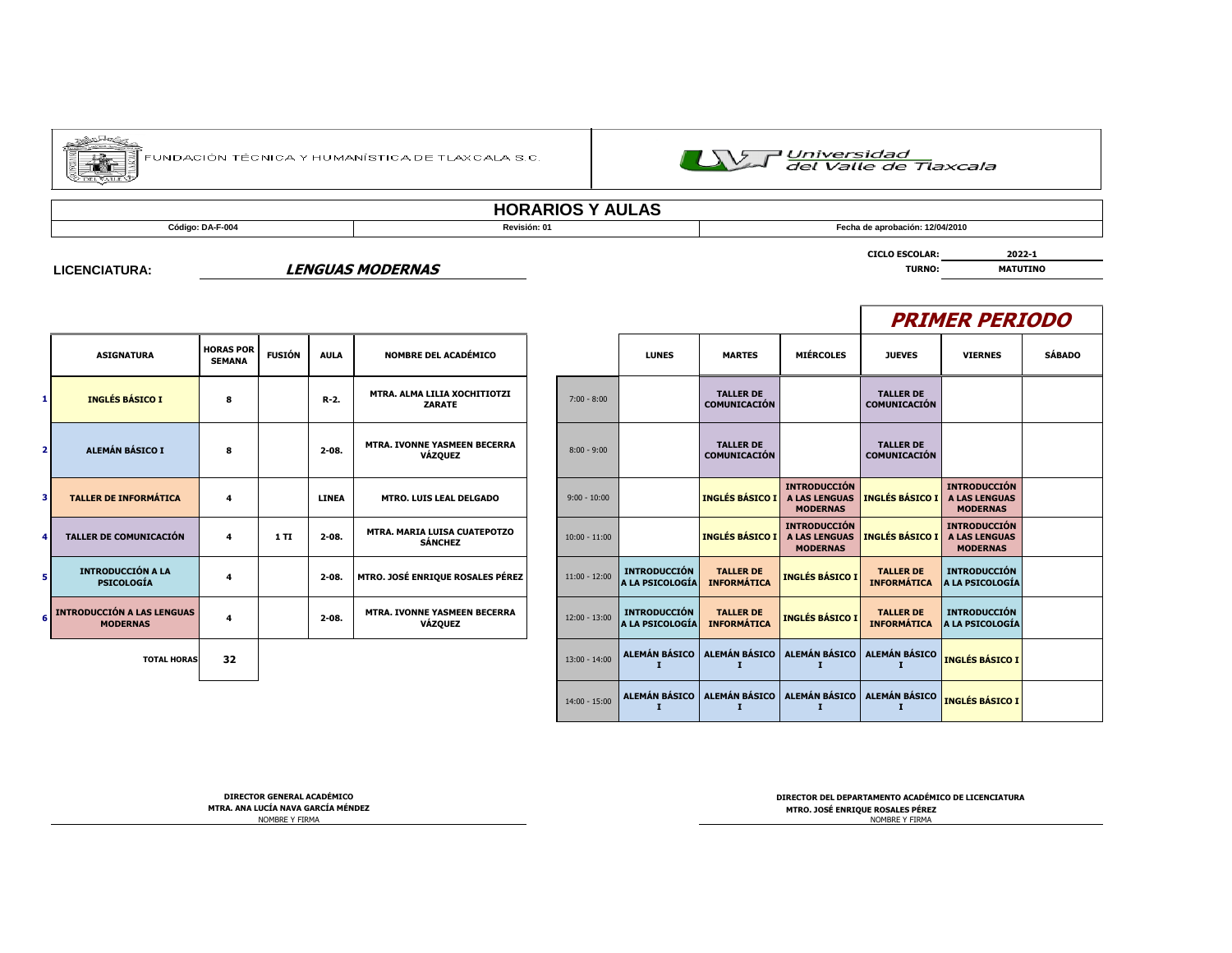



# **HORARIOS Y AULAS**

**Código: DA-F-004 Revisión: 01 Fecha de aprobación: 12/04/2010**

**CICLO ESCOLAR: 2022-2**

**LICENCIATURA:**

**LENGUAS MODERNAS TURNO:** MATUTINO

|                |                                                     |                                   |               |             |                                                |                 |                                                                                                |                                       |                                                         |                                       | <b>CUARTO</b>                         |               |
|----------------|-----------------------------------------------------|-----------------------------------|---------------|-------------|------------------------------------------------|-----------------|------------------------------------------------------------------------------------------------|---------------------------------------|---------------------------------------------------------|---------------------------------------|---------------------------------------|---------------|
|                | <b>ASIGNATURA</b>                                   | <b>HORAS POR</b><br><b>SEMANA</b> | <b>FUSIÓN</b> | <b>AULA</b> | <b>NOMBRE DEL ACADÉMICO</b>                    |                 | <b>LUNES</b>                                                                                   | <b>MARTES</b>                         | <b>MIÉRCOLES</b>                                        | <b>JUEVES</b>                         | <b>VIERNES</b>                        | <b>SÁBADO</b> |
| 1              | <b>INGLES INTERMEDIO II</b>                         | 8                                 |               | $3 - 16.$   | MTRA. ALMA LILIA XOCHITIOTZI ZARATE            | $7:00 - 8:00$   | <b>TERCERA</b><br><b>LENGUA META</b><br><b>BASICA I</b>                                        |                                       | <b>TERCERA</b><br><b>LENGUA META</b><br><b>BASICA I</b> |                                       |                                       |               |
| $\overline{2}$ | <b>ALEMAN INTERMEDIO II</b>                         | 8                                 |               | $3-15.$     | LIC. CATHRINE HELEN STORZ<br><b>THALMANN</b>   | $8:00 - 9:00$   | <b>TERCERA</b><br><b>LENGUA META</b><br><b>BASICA I</b>                                        |                                       | <b>TERCERA</b><br><b>LENGUA META</b><br><b>BASICA I</b> |                                       |                                       |               |
| з              | <b>SOCIOLINGUISTICA</b>                             | $\overline{4}$                    |               | $3 - 16.$   | LIC. DIANA LAURA PEREZ DIAZ                    | $9:00 - 10:00$  | <b>ALEMAN</b><br><b>INTERMEDIO II</b>                                                          | <b>INGLES</b><br><b>INTERMEDIO II</b> | <b>INGLES</b><br><b>INTERMEDIO II</b>                   | <b>INGLES</b><br><b>INTERMEDIO II</b> | <b>INGLES</b><br><b>INTERMEDIO II</b> |               |
|                | LITERATURA HISPANOAMERICANA<br><b>CONTEMPORANEA</b> | $\overline{2}$                    |               | $3-16.$     | MTRA. LAURA VIANNEY JIMENEZ<br><b>GONZALEZ</b> | $10:00 - 11:00$ | <b>ALEMAN</b><br><b>INTERMEDIO II</b>                                                          | <b>INGLES</b><br><b>INTERMEDIO II</b> | <b>INGLES</b><br><b>INTERMEDIO II</b>                   | <b>INGLES</b><br><b>INTERMEDIO II</b> | <b>INGLES</b><br><b>INTERMEDIO II</b> |               |
|                | 5 TERCERA LENGUA META BASICA I                      | $\overline{\mathbf{4}}$           |               | $3-16.$     | <b>MTRA, JESSICA MUÑOZ BERISTAIN</b>           | $11:00 - 12:00$ | <b>LITERATURA</b><br><b>HISPANOAMERICA</b><br><b>NA</b><br><b>CONTEMPORANE</b><br>$\mathbf{A}$ | <b>ALEMAN</b><br><b>INTERMEDIO II</b> | <b>ALEMAN</b><br><b>INTERMEDIO II</b>                   | <b>ALEMAN</b><br><b>INTERMEDIO II</b> | <b>SOCIOLINGUISTIC</b><br>A           |               |
| 6              | <b>CULTURA Y BILINGUISMO</b>                        | 4                                 |               | $3-16.$     | MTRA. IVONNE YASMEEN BECERRA<br>VAZQUEZ        | $12:00 - 13:00$ | <b>LITERATURA</b><br><b>HISPANOAMERICA</b><br><b>NA</b><br><b>CONTEMPORANE</b><br>A            | <b>ALEMAN</b><br><b>INTERMEDIO II</b> | <b>ALEMAN</b><br><b>INTERMEDIO II</b>                   | <b>ALEMAN</b><br><b>INTERMEDIO II</b> | <b>SOCIOLINGUISTIC</b><br>A           |               |
|                | <b>TOTAL HORAS</b>                                  | 30                                |               |             |                                                | $13:00 - 14:00$ | <b>CULTURA Y</b><br><b>BILINGUISMO</b>                                                         |                                       | <b>CULTURA Y</b><br><b>BILINGUISMO</b>                  |                                       | <b>SOCIOLINGUISTIC</b><br>A           |               |
|                |                                                     |                                   |               |             |                                                | 14:00 - 15:00   | <b>CULTURA Y</b><br><b>BILINGUISMO</b>                                                         |                                       | <b>CULTURA Y</b><br><b>BILINGUISMO</b>                  |                                       | SOCIOLINGUISTIC<br>$\mathbf{A}$       |               |